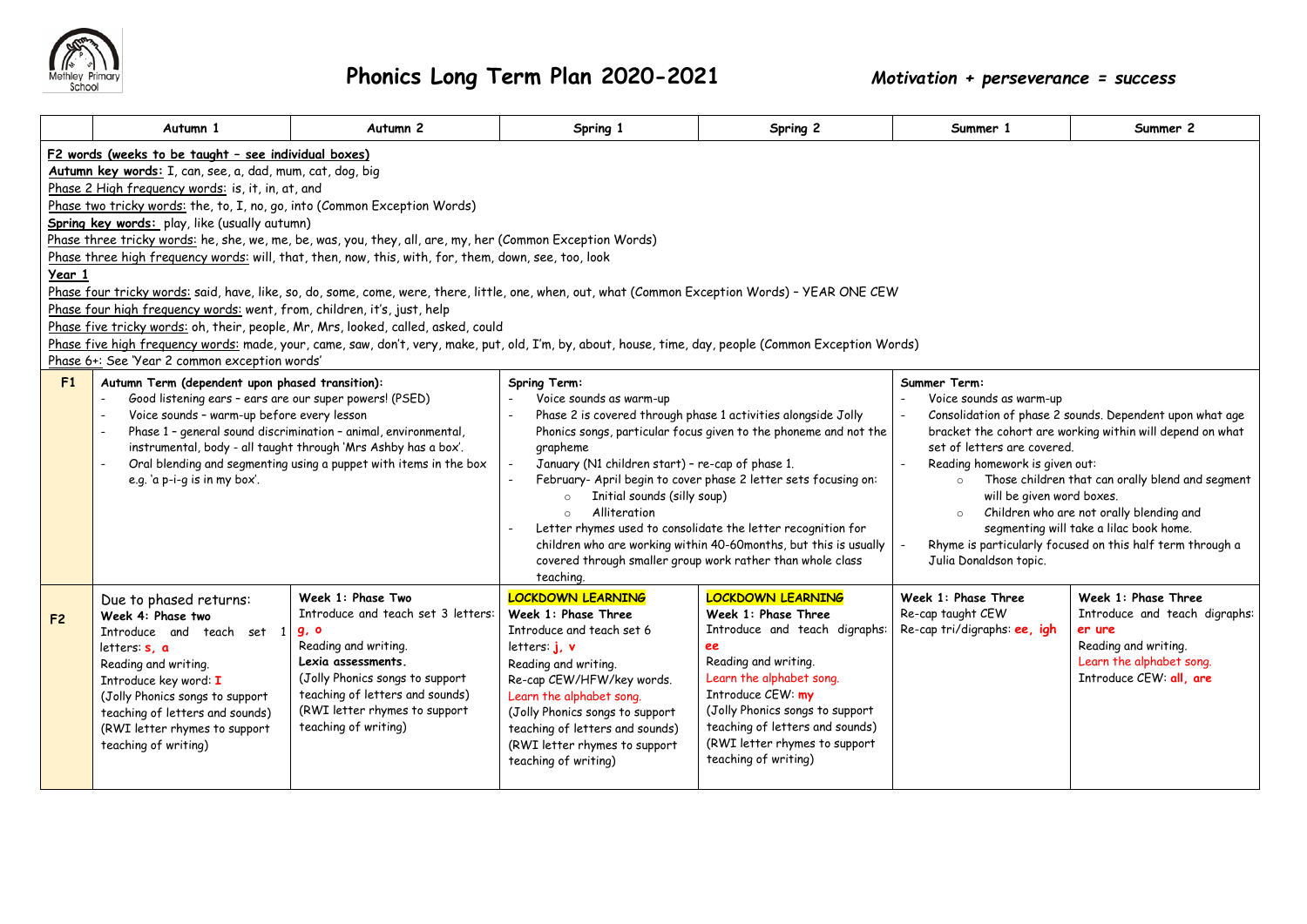

| Week 5: Phase two<br>Introduce and teach set 1<br>letters: $t$ , $p$<br>Reading and writing.<br>Introduce key word: can, see<br>(Jolly Phonics songs to support<br>teaching of letters and sounds)<br>(RWI letter rhymes to support<br>teaching of writing) | Week 2: Phase Two<br>Introduce and teach set 3/4<br>letters: c, k, ck<br>Reading and writing.<br>Introduce CEW word: no, go<br>(Jolly Phonics songs to support<br>teaching of letters and sounds)<br>(RWI letter rhymes to support<br>teaching of writing)        | Week 2: Phase Three<br>Introduce and teach set 6/7<br>letters $w, x, y$ ,<br>Sing alphabet song<br>Introduce CEW: he, she<br>Learn the alphabet song.<br>(Jolly Phonics songs to support<br>teaching of letters and sounds)<br>(RWI letter rhymes to support<br>teaching of writing) | Week 2: Phase Three<br>Introduce and teach trigraph:<br>igh<br>Reading and writing.<br>Learn the alphabet song.<br>(Jolly Phonics songs to support<br>teaching of letters and sounds)<br>(RWI letter rhymes to support<br>teaching of writing) | Week 2: Phase Three<br>Introduce and teach digraphs:<br>oa, oo,<br>Reading and writing.<br>Learn the alphabet song.<br>Introduce CEW: my<br>(Jolly Phonics songs to<br>support teaching of letters<br>and sounds)<br>(RWI letter rhymes to<br>support teaching of writing)  | Week 2: Phase Three<br>Consolidation of phase 3 sounds<br>for year 1 preparation.<br>Teach reading the tricky words:<br>have, like, some,<br>come   |
|-------------------------------------------------------------------------------------------------------------------------------------------------------------------------------------------------------------------------------------------------------------|-------------------------------------------------------------------------------------------------------------------------------------------------------------------------------------------------------------------------------------------------------------------|--------------------------------------------------------------------------------------------------------------------------------------------------------------------------------------------------------------------------------------------------------------------------------------|------------------------------------------------------------------------------------------------------------------------------------------------------------------------------------------------------------------------------------------------|-----------------------------------------------------------------------------------------------------------------------------------------------------------------------------------------------------------------------------------------------------------------------------|-----------------------------------------------------------------------------------------------------------------------------------------------------|
| Week 6: Phase two<br>Introduce and teach set 2<br>letters: n. i<br>Reading and writing.<br>Introduce key word: dog, cat<br>(Jolly Phonics songs to support<br>teaching of letters and sounds)<br>(RWI letter rhymes to support<br>teaching of writing)      | Week 3: Phase Two<br>Introduce and teach set 4 letters:<br>ck. e. u<br>Reading and writing.<br>Introduce CEW word: to, into<br>(Jolly Phonics songs to support<br>teaching of letters and sounds)<br>(RWI letter rhymes to support<br>teaching of writing)        | Week 3: Phase Three<br>Introduce and teach set 7<br>letters: z. zz.<br>Sing alphabet song<br>Re-cap CEW/HFW/key words.<br>Learn the alphabet song.<br>(Jolly Phonics songs to support<br>teaching of letters and sounds)<br>(RWI letter rhymes to support<br>teaching of writing)    | <b>BACK TO SCHOOL LEARNING</b><br>Week 3: Assessment week                                                                                                                                                                                      | Week 3: Phase Three<br>Introduce and teach digraphs:<br>00, ar,<br>Reading and writing.<br>Learn the alphabet song.<br>Introduce CEW: you<br>(Jolly Phonics songs to<br>support teaching of letters<br>and sounds)<br>(RWI letter rhymes to<br>support teaching of writing) | Week 3: Phase Three<br>Consolidation of phase 3 sounds<br>for year 1 preparation.<br>Teach reading the tricky<br>words: were, there, little,<br>one |
| Week 7: Phase two<br>Introduce and teach set 2<br>letters: m, d<br>Reading and writing.<br>Introduce key word: mum, dad<br>(Jolly Phonics songs to support<br>teaching of letters and sounds)<br>(RWI letter rhymes to support<br>teaching of writing)      | Week 4: Phase Two<br>Introduce and teach set 4/5<br>letters: r, b, h<br>Reading and writing.<br>Introduce HFW word: is, in, it, at<br>(Jolly Phonics songs to support<br>teaching of letters and sounds)<br>(RWI letter rhymes to support<br>teaching of writing) | Week 4: Phase Three<br>Introduce and teach digraphs: qu<br>ch,<br>Reading and writing.<br>Learn the alphabet song.<br>Introduce CEW: we, me, be<br>(Jolly Phonics songs to support<br>teaching of letters and sounds)<br>(RWI letter rhymes to support<br>teaching of writing)       | Week 4: Phase Three<br>Re-cap taught CEW<br>Re-cap digraphs: qu, ch                                                                                                                                                                            | Week 4: Phase Three<br>Introduce and teach digraphs:<br>ur, or<br>Reading and writing.<br>Learn the alphabet song.<br>Introduce CEW: they<br>(Jolly Phonics songs to<br>support teaching of letters<br>and sounds)<br>(RWI letter rhymes to<br>support teaching of writing) | Week 4: Phase Three<br>Consolidation of phase 3 sounds<br>for year 1 preparation.<br>Teach reading the tricky<br>words: do, when, out, what         |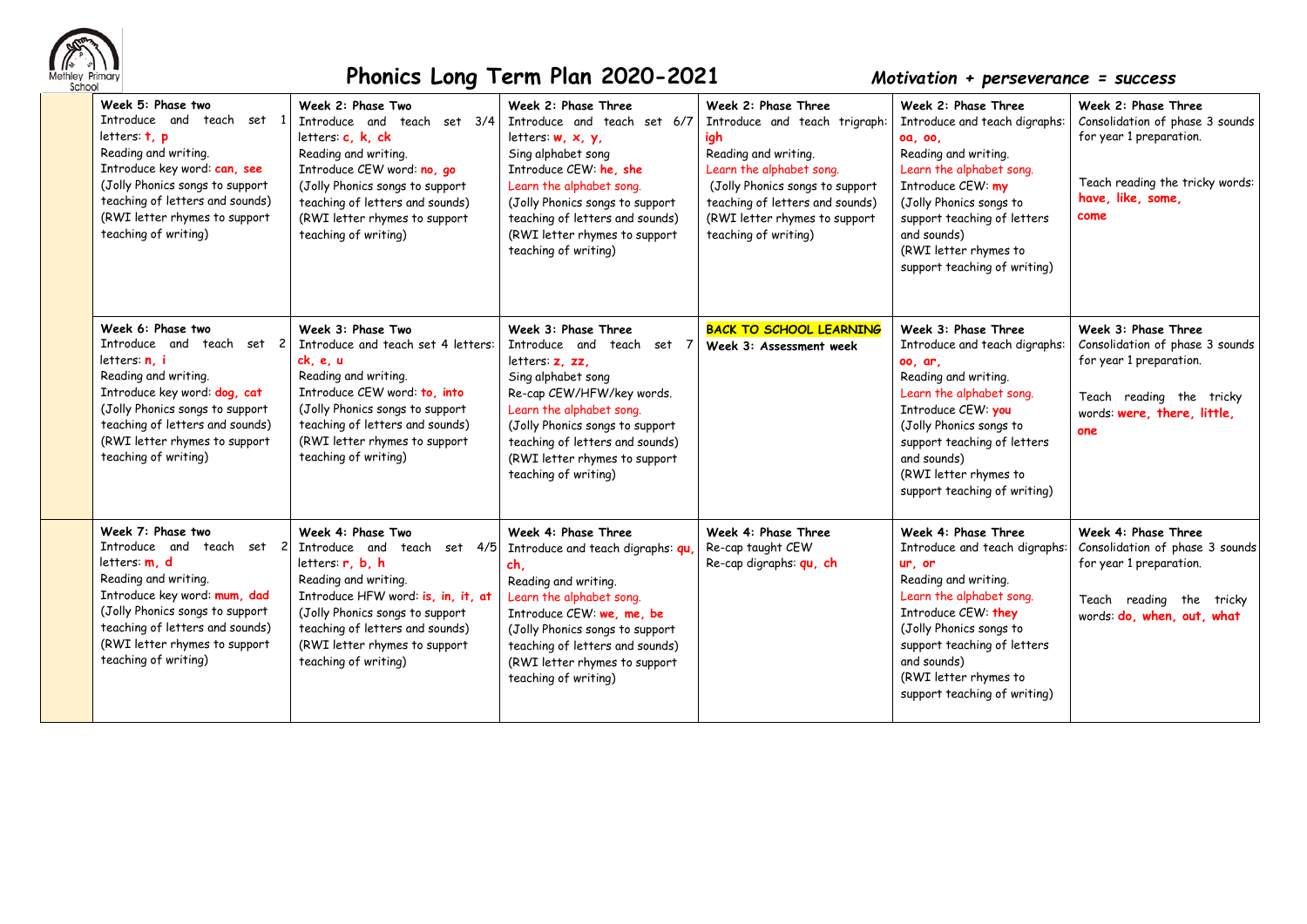

**Y1** 

|                                                                                                                                                                                              | Week 5: Phase Two<br>Introduce and teach set 5 letters:<br>h, f, ff<br>Reading and writing.<br>Re-cap CEW/HFW/key words.<br>(Jolly Phonics songs to support<br>teaching of letters and sounds)<br>(RWI letter rhymes to support<br>teaching of writing)  | Week 5: Phase Three<br>Introduce and teach digraphs: sh,<br>th<br>Reading and writing.<br>Learn the alphabet song.<br>Re-cap CEW.<br>(Jolly Phonics songs to support<br>teaching of letters and sounds)<br>(RWI letter rhymes to support<br>teaching of writing)       | Week 5: Phase Three<br>Re-cap taught CEW<br>Re-cap digraphs: sh, th                                                    | Week 5: Phase Three<br>Introduce<br>and<br>teach<br>tri/digraphs: oi, ow<br>Reading and writing.<br>Learn the alphabet song.<br>Re-cap CEW.<br>(Jolly Phonics songs to<br>support teaching of letters<br>and sounds)<br>(RWI letter rhymes to<br>support teaching of writing) | Week 5: Phase Three<br>Consolidation of phase 3 sounds<br>for year 1 preparation.<br>Re-cap phase 2, 3 and 4 CEW.   |
|----------------------------------------------------------------------------------------------------------------------------------------------------------------------------------------------|----------------------------------------------------------------------------------------------------------------------------------------------------------------------------------------------------------------------------------------------------------|------------------------------------------------------------------------------------------------------------------------------------------------------------------------------------------------------------------------------------------------------------------------|------------------------------------------------------------------------------------------------------------------------|-------------------------------------------------------------------------------------------------------------------------------------------------------------------------------------------------------------------------------------------------------------------------------|---------------------------------------------------------------------------------------------------------------------|
|                                                                                                                                                                                              | Week 6: Phase Two<br>Introduce and teach set 5 letters:<br>I, II, ss<br>Reading and writing.<br>Re-cap CEW/HFW/key words.<br>(Jolly Phonics songs to support<br>teaching of letters and sounds)<br>(RWI letter rhymes to support<br>teaching of writing) | Week 6: Phase Three<br>Introduce and teach digraphs: ng<br>ai<br>Reading and writing.<br>Learn the alphabet song.<br>Introduce CEW: was<br>(Jolly Phonics songs to support<br>teaching of letters and sounds)<br>(RWI letter rhymes to support<br>teaching of writing) | Week 6: Phase Three<br>Re-cap taught CEW<br>Re-cap digraphs: ng, ai                                                    | Week 6: Phase Three<br>Introduce<br>and<br>teach<br>trigraphs: air, ear<br>Reading and writing.<br>Learn the alphabet song.<br>(Jolly Phonics songs to<br>support teaching of letters<br>and sounds)<br>(RWI letter rhymes to<br>teaching<br>support<br>of<br>writing)        | Week 6: Phase Three<br>Consolidation of phase 3 sounds<br>for year 1 preparation.<br>Re-cap phase 2, 3 and 4 CEW.   |
|                                                                                                                                                                                              | Week 7: Phase Two<br>Re-cap all phase 2 sounds and<br>words.                                                                                                                                                                                             |                                                                                                                                                                                                                                                                        |                                                                                                                        |                                                                                                                                                                                                                                                                               | Week 7: Phase Three<br>Consolidation of phase 3 sounds<br>for year 1 preparation.<br>Re-cap phase 2, 3 and 4 CEW.   |
| Due to phased returns:<br>Week 4: Phase Three<br>Teaching reading of Year 1 CEW:<br>my, by<br>Teach new digraphs: ch, sh<br>Practise reading and spelling<br>words containing new graphemes. | Week 1: Phase Three<br>Teaching reading of Year 1 CEW:<br>are, were, was, saw<br>Teach new digraphs: 00, 00<br>Practise reading and spelling words<br>containing new graphemes.                                                                          | Week 1: Phase Five<br>Teaching reading of Year 1 CEW:<br>put, push, pull, full<br>Teach new graphemes: wh, ph<br>Practise reading and spelling<br>words containing new graphemes.                                                                                      | Week 1: Phase Five<br>Teach new graphemes: aw, au<br>Practise reading and spelling<br>words containing new graphemes.  | Week 1: Phase Five<br>Re-cap all phase 5 in readiness<br>for Phonics Screening Check<br>Re-capping Y1 CEW                                                                                                                                                                     | Week 1: Phase Five<br>Applying phase 5 taught sounds<br>in writing.<br>(Taught up to split digraphs in<br>phase 5). |
| Week 5: Phase Three<br>Teaching reading of Year 1 CEW<br>he, she, we, be, me<br>Teach new digraphs: th, ng<br>Practise reading and spelling<br>words containing new graphemes.               | Week 2: Phase Three<br>Teaching reading of Year 1 CEW:<br>you, your,, they, today<br>Teach new digraphs: ar, or<br>Practise reading and spelling words<br>containing new graphemes.                                                                      | Week 2: Phase Five<br>Teaching reading of Year 1 CEW:<br>friend, school<br>Teach new graphemes: ay, ie<br>Practise reading and spelling<br>words containing new graphemes.                                                                                             | Week 2: Phase Five<br>Teach new graphemes: oy, a-e<br>Practise reading and spelling<br>words containing new graphemes. | Week 2: Phase Five<br>Re-cap all phase 5 in readiness<br>for Phonics Screening Check.<br>Re-capping Y1 CEW                                                                                                                                                                    | Week 2: Phase Five<br>Applying phase 5 taught sounds<br>in writing.<br>(Taught up to split digraphs in<br>phase 5). |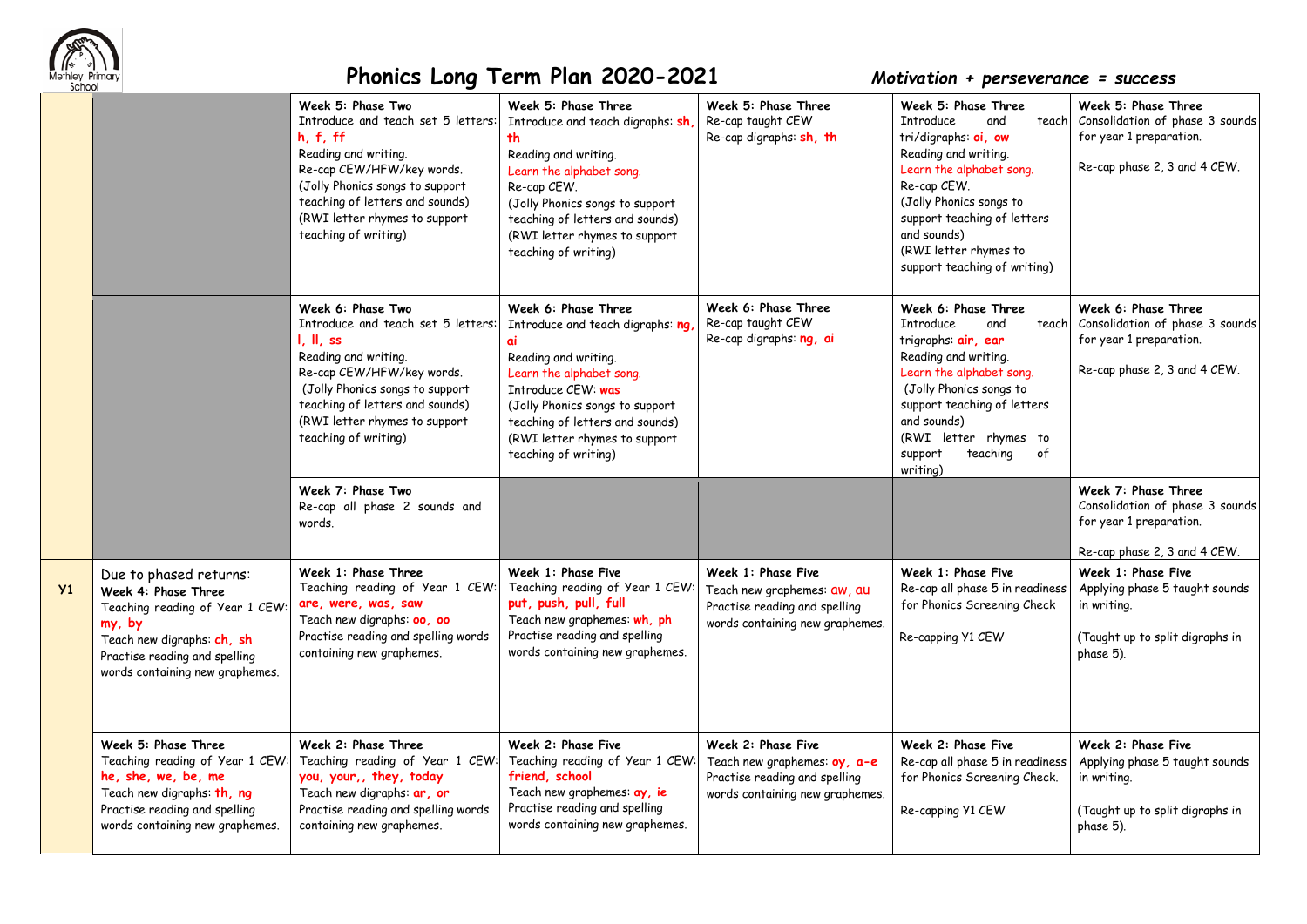

| Week 6: Phase Three<br>Teaching reading of Year 1 CEW:<br>is, his, has<br>Teach new digraphs: ai, ee<br>Practise reading and spelling<br>words containing new graphemes.        | Week 3: Phase Three<br>Teaching reading of Year 1 CEW:<br>of, said, says<br>Teach new digraphs: ur, ow<br>Practise reading and spelling words<br>containing new graphemes.                              | Week 3: Phase Five<br>Teaching reading of Year 1 CEW:<br>all, when, what<br>Teach new graphemes: ea, oe<br>Practise reading and spelling<br>words containing new graphemes.            | Week 3: Phase Five<br>Teach new graphemes: e-e, o-e<br>Practise reading and spelling<br>words containing new graphemes. | Week 3: Phase Five<br>Re-cap all phase 5 in readiness<br>for Phonics Screening Check.<br>Re-capping Y1 CEW | Week 3: Phase Five<br>Applying phase 5 taught sounds<br>in writing.<br>(Taught up to split digraphs in<br>phase 5). |
|---------------------------------------------------------------------------------------------------------------------------------------------------------------------------------|---------------------------------------------------------------------------------------------------------------------------------------------------------------------------------------------------------|----------------------------------------------------------------------------------------------------------------------------------------------------------------------------------------|-------------------------------------------------------------------------------------------------------------------------|------------------------------------------------------------------------------------------------------------|---------------------------------------------------------------------------------------------------------------------|
| Week 7: Phase Three<br>Teaching reading of Year 1 CEW:<br>no, go, so, do, to<br>Teach new digraphs: igh, oa<br>Practise reading and spelling<br>words containing new graphemes. | Week 4: Phase Three<br>Teaching reading of Year 1 CEW:<br>here, there, where<br>Teach new digraphs/trigraph: oi<br>ear<br>Practise reading and spelling words<br>containing new graphemes.              | Week 4: Phase Five<br>Teaching reading of Year 1 CEW:<br>their, have, like, little<br>Teach new graphemes: ow, ey<br>Practise reading and spelling<br>words containing new graphemes.  | Week 4: Phase Five<br>Teach new graphemes: i-e, u-e<br>Practise reading and spelling<br>words containing new graphemes. | Week 4: Phase Five<br>Re-cap all phase 5 in readiness<br>for Phonics Screening Check.<br>Re-capping Y1 CEW | Week 4: Phase Five<br>Applying phase 5 taught sounds<br>in writing.<br>(Taught up to split digraphs in<br>phase 5). |
|                                                                                                                                                                                 | Week 5: Phase Three<br>Teaching reading of Year 1 CEW:<br>house, our, out<br>Teach new trigraphs: air, ure<br>Practise reading and spelling words<br>containing new graphemes.                          | Week 5: Phase Five<br>Teaching reading of Year 1 CEW:<br>look, called, asked, could<br>Teach new graphemes: ir, ou<br>Practise reading and spelling<br>words containing new graphemes. | Week 5: Phase Five<br>Teaching spelling of: days of the<br>week                                                         | Week 5: Phase Five<br>Re-cap all phase 5 in readiness<br>for Phonics Screening Check.<br>Re-capping Y1 CEW | Week 5: Phase Five<br>Applying phase 5 taught sounds<br>in writing.<br>(Taught up to split digraphs in<br>phase 5). |
|                                                                                                                                                                                 | Week 6: Phase Three<br>Teaching reading of Year 1 CEW:<br>love, come, some<br>Teach new digraph: er<br>Practise reading and spelling words<br>containing new grapheme.<br>Re-cap taught phase 3 sounds. | Week 6: Phase Five<br>Teaching reading of Year 1 CEW:<br>oh, Mr, Mrs, people<br>Teach new graphemes: ew, ue<br>Practise reading and spelling<br>words containing new graphemes.        | Week 6: Phase Five<br>Re-cap ew, ue, u-e.                                                                               | Week 6: Phase Five<br>Re-cap all phase 5 in readiness<br>for Phonics Screening Check.<br>Re-capping Y1 CEW | Week 6: Phase Five<br>Applying phase 5 taught sounds<br>in writing.<br>(Taught up to split digraphs in<br>phase 5). |
|                                                                                                                                                                                 | Week 7: Phase Four<br>Teaching reading of Year 1 CEW:<br>one, once, ask<br>Practise reading and spelling words<br>containing new graphemes.<br>HOME LEARNING - Adjacent<br>consonant                    |                                                                                                                                                                                        |                                                                                                                         |                                                                                                            | Week 7: Phase Five<br>Applying phase 5 taught sounds<br>in writing.<br>(Taught up to split digraphs in<br>phase 5). |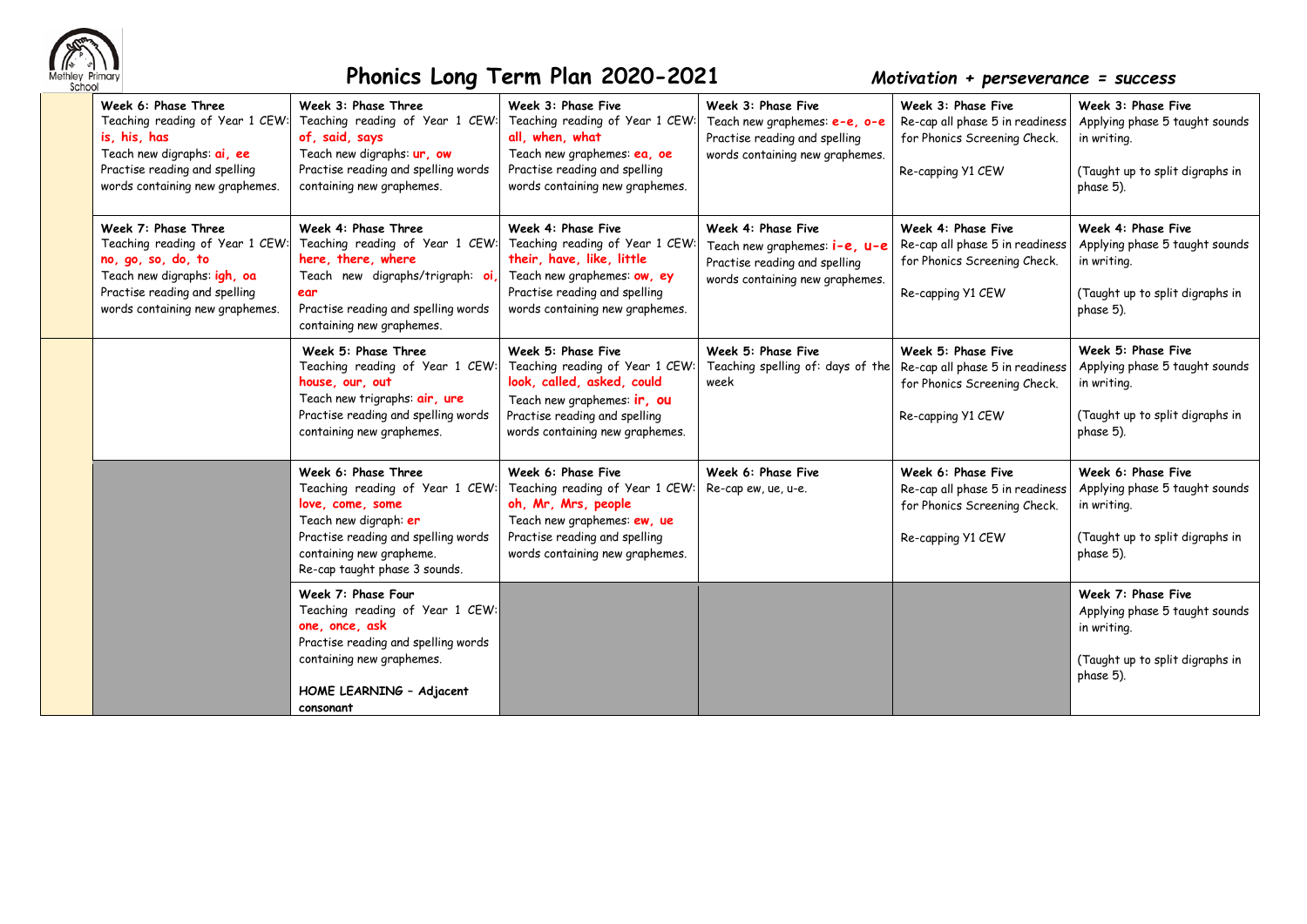

| Y2 | Due to phased returns:<br>Week 3: Revision (phase 5)<br>Phase 5 GPCs including polysyllabic<br>words.<br>Assess all Year 1 CEWS send home<br>the ones to practise.<br>Re-cap CEW throughout this half<br>term. | Week 1: Spelling<br>CEW: was, people, because<br>Homophone of the week: sea/see<br>Un prefix                                                      | Week 1: Spelling<br>Silent letters Wr-<br>Write, written, wrote, wriggle,<br>wrong, wreck, wrist<br>Kn - knock, knee, knit knew, knight<br>Gn-gnat gnaw<br>CEW: again, every, everybody,<br>even<br>Homophone of the week:<br>sun/son/won/one | Week 1: Spelling<br>Adding '-es' to verbs and nouns<br>ending in 'y'- cry cries fly flies<br>carried ladies babies<br>CEW: Half, most, busy<br>Homophone of the week: To,<br>two, too                              | Week 1: Revision<br><b>CEW:</b> Consolidation<br>Assessing what has already<br>been taught.                     | Week 1: Revision<br>Re-capping and applying taught<br>sounds in writing. |
|----|----------------------------------------------------------------------------------------------------------------------------------------------------------------------------------------------------------------|---------------------------------------------------------------------------------------------------------------------------------------------------|-----------------------------------------------------------------------------------------------------------------------------------------------------------------------------------------------------------------------------------------------|--------------------------------------------------------------------------------------------------------------------------------------------------------------------------------------------------------------------|-----------------------------------------------------------------------------------------------------------------|--------------------------------------------------------------------------|
|    | Week 4: Revision (phase 5)<br>$a-e, e-e$<br>(recap ay and ee sound family)<br><b>CEW:</b> assessment information                                                                                               | Week 2: Spelling<br>CEW: every, everybody, children<br>Homophone of the week: sea/see<br>$Inq$ - suffix                                           | Week 2: Spelling<br>Y1 and Y2 Contractions<br>CEW: Last, past, fast, class<br>Homophone of the week:<br>blue/blew                                                                                                                             | Week 2: Spelling<br>-ly suffix (adverbs)<br>lonely, angrily, sadly, quietly,<br>bravely, strangely, quickly<br>CEW: Water, climb, behind<br>Homophone of the week: To,<br>two, too                                 | Week 2: Revision<br>Re-capping suffixes/root<br>word/spelling rule.<br>(Application of alternate<br>graphemes). | Week 2: Revision<br>Re-capping and applying taught<br>sounds in writing. |
|    | Week 5: Revision (phase 5)<br>$i-e$ , $o-e$<br>(Recap ie and oe sound families)<br><b>CEW:</b> assessment information                                                                                          | Week 3: Spelling<br>CEW: even, great, break, steak<br>Homophone of the week: be/bee<br>Ed suffix<br>Homophones:<br>blue/blew<br>bee/be<br>sea/see | Week 3: Spelling<br>spelt 'iin common<br>exception<br>words (find,<br>kind, mind,<br>behind, child,<br>wild, climb)<br>CEW: Grass, path, plant, pass<br>Homophone of the week:<br>Night/knight                                                | Week 3: Spelling<br>-ey<br>Monkey, donkey, key, valley,<br>chimney, honey<br>CEW: Both, money, clothes<br>Homophone of the week: To,<br>two, too                                                                   | Week 3: Revision<br>Re-capping suffixes/root<br>word/spelling rule.<br>(Application of alternate<br>graphemes). | Week 3: Revision<br>Re-capping and applying taught<br>sounds in writing. |
|    | Week 6: Revision (phase 5)<br>u-e, u-e recap ue sound families.<br><b>CEW:</b> assessment information                                                                                                          | Week 4: Spelling<br>CEW: door, floor, poor<br>Homophone of the week: be/bee<br>Ed and ing suffix                                                  | Week 4: Spelling<br>dge / ge - badge edge dodge fudge<br>bridge village huge, giant, gem<br>CEW: Bath, hour, prove, move<br>Homophone of the week: There,<br>their, they're                                                                   | Week 4: Spelling<br>le - apple, table<br>el - camel<br>towel<br>-al<br>Medal, capital, hospital, pedal,<br>animal, metal<br>CEW: old, cold, told, hold, gold,<br>bold, fold<br>Homophone of the week:<br>Hear/here | Week 4: Revision<br>Re-capping suffixes/root<br>word/spelling rule.<br>(Application of alternate<br>graphemes). | Week 4: Revision<br>Re-capping and applying taught<br>sounds in writing. |